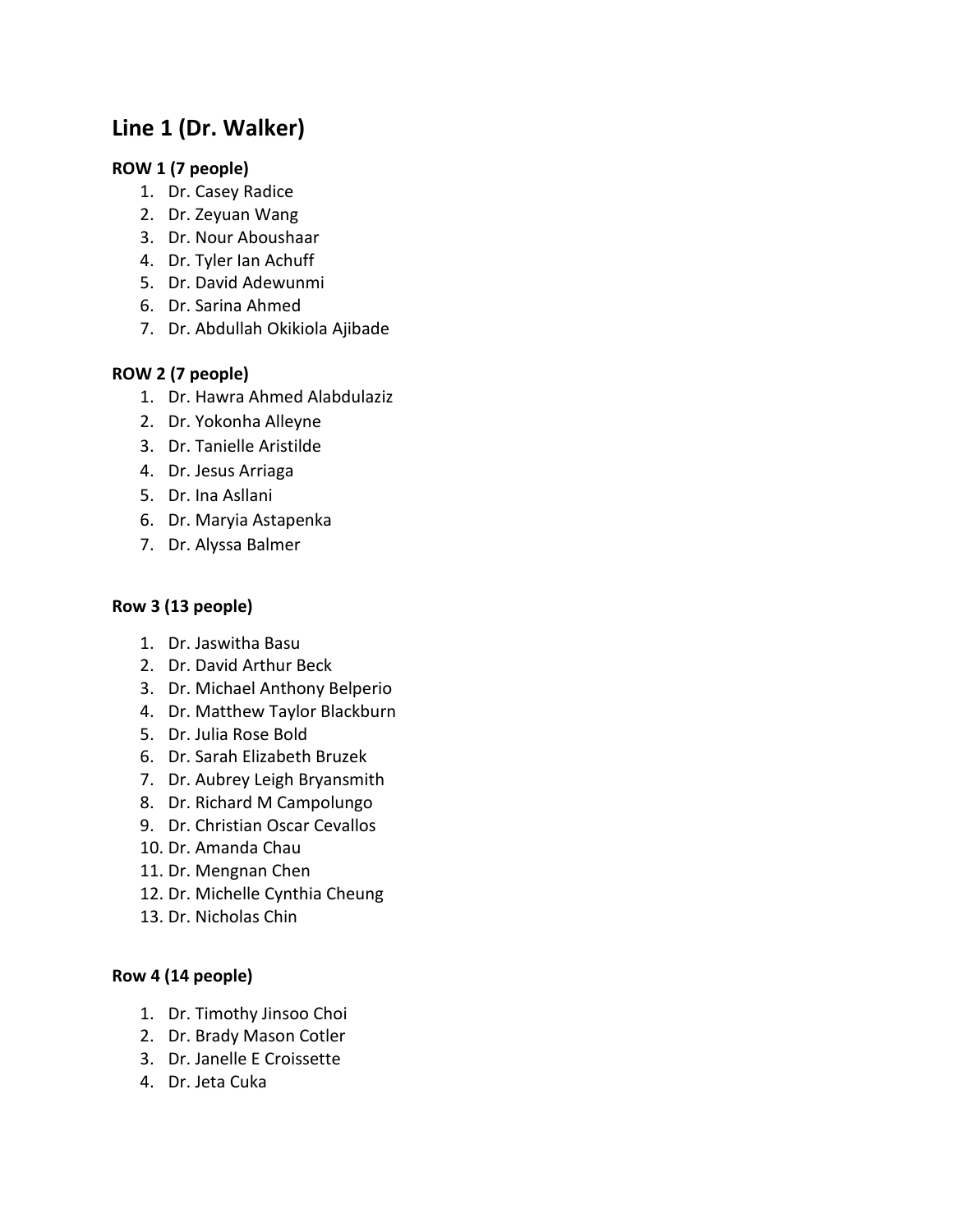- 5. Dr. Burbuqe Daku
- 6. Dr. Sara My Phuong Dang
- 7. Dr. Rebecca J Davey
- 8. Dr. Kaela Louise Davis
- 9. Dr. Katie Delrusso
- 10. Dr. Gurpal Dhanda
- 11. Dr. Manpreet Kaur Dhanota
- 12. Dr. Jack Diggory
- 13. Dr. Uyen Do
- 14. Dr. Jacob Drozd

### **Row 5 (14 people)**

- 1. Dr. Michael Duong
- 2. Dr. Ahmed Aly Elasmar
- 3. Dr. Nour Elsayed
- 4. Dr. Oluwatosin Kugbere Fofah
- 5. Dr. Andrea Fowora
- 6. Dr. Nathan Gemberling Johnson
- 7. Dr. Yonatan Gebremedhin Ghidey
- 8. Dr. Giyonna Gilbert
- 9. Dr. Porawi Luatthong Gilbert
- 10. Dr. Jasvir Gill
- 11. Dr. Ashley Marie Gosner
- 12. Dr. Justin Scott Gronauer
- 13. Dr. Liesel Groninger
- 14. Dr. Ana Patricia Guzman

### **Row 6 (14 people)**

- 1. Dr. Mohammad Hadaihed
- 2. Dr. Endonita Hajzeraj
- 3. Dr. Alyssa Chanel Hamm
- 4. Dr. Rebecca Lynn Hersh
- 5. Dr. Jason Hoang
- 6. Dr. Miranda Elizabeth Holt
- 7. Dr. Gwang Wen Jonathan Hu
- Dr. Jiahui Huang (not present, read name, pause and then continue)
- 8. Dr. Muhaimin Iddeen
- 9. Dr. Francesca Agnes Joseph
- 10. Dr. Paul K Joseph Jr.
- 11. Dr. Ha Rim Jung
- 12. Dr. Gurjot Kaur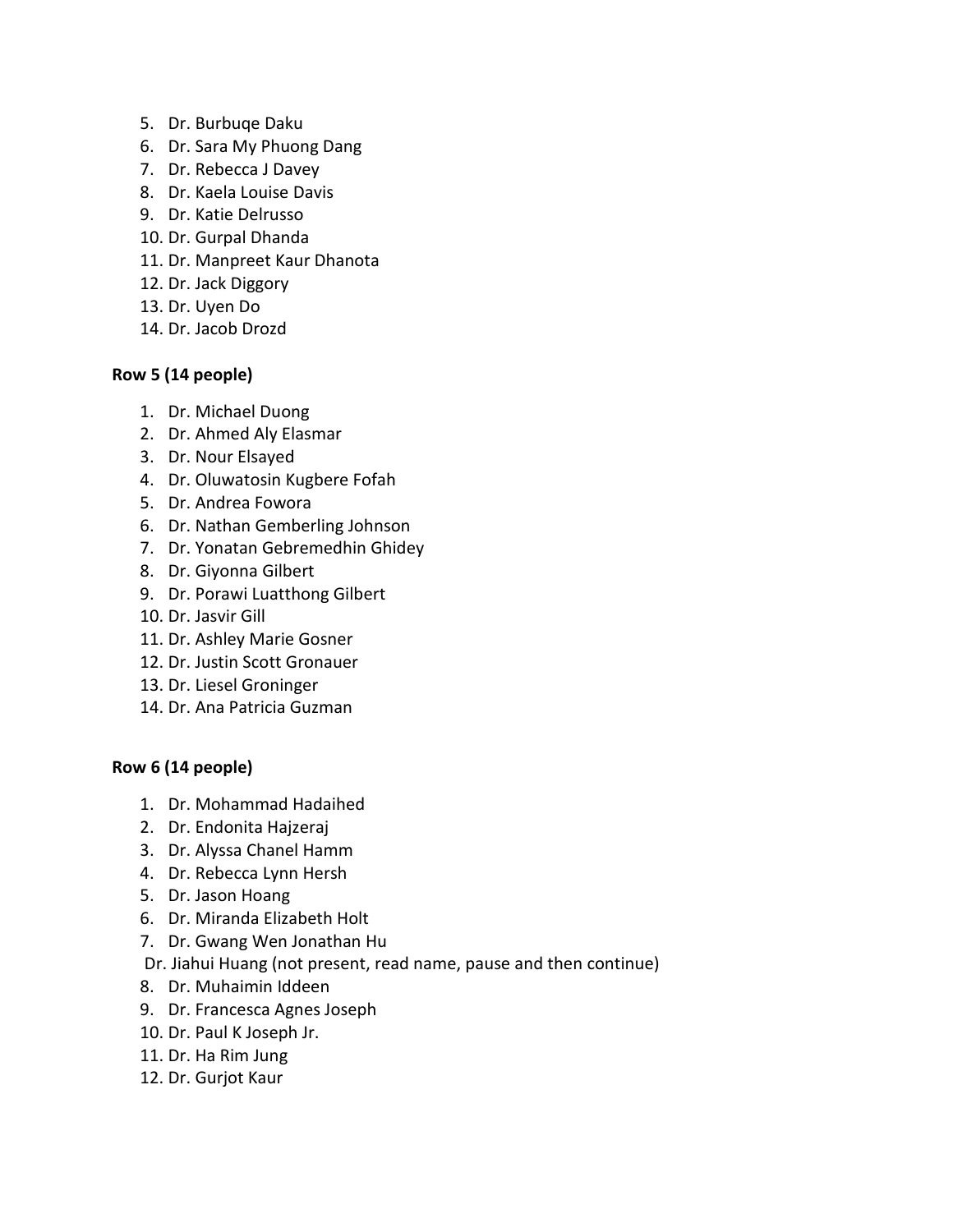- 13. Dr. Harutyun Khachatryan
- 14. Dr. Sophia Ahmed Khan

## **Line 2 (Dr. Cawley)**

### **Row 1 (7 people)**

- 1. Dr. Emily Elizabeth Kintsch
- 2. Dr. Joanna Lam
- 3. Dr. Jimmy Le
- 4. Dr. Deborah Hyung Ju Lee
- 5. Dr. Long Hoang Lieu
- 6. Dr. Raymond Lo
- 7. Dr. Nancy Luong

## **Row 2 (7 people)**

- 1. Dr. Andy Ly
- 2. Dr. Kevin Andrew Ly
- 3. Dr. Erika Lauren Mackie
- 4. Dr. Wahidullah Mahboobi
- 5. Dr. Chandni P Malani
- 6. Dr. Maliha Anwar Malik
- 7. Dr. Amanda Michael

## **Row 3 (13 people)**

- 1. Dr. Kayla Isabelle Miles
- 2. Dr. Christopher George Mina
- 3. Dr. Rewan Assem Morssi
- 4. Dr. Krina Kaushikkumar Naik
- 5. Dr. Jamie T Nguyen
- 6. Dr. Khue Thy Nguyen
- 7. Dr. Maria Hien Suong Nguyen
- 8. Dr. Phat H Nguyen
- 9. Dr. Van Anh Thi Nguyen
- 10. Dr. Sidnee B Nicholls
- 11. Dr. Alicia Marie Nordberg-Payne
- Dr. Adetunji Odunlami (not present, read name, pause and then continue)
- 12. Dr. Zyhaer N Ohanenye
- 13. Dr. Chelsea Andrea O'hara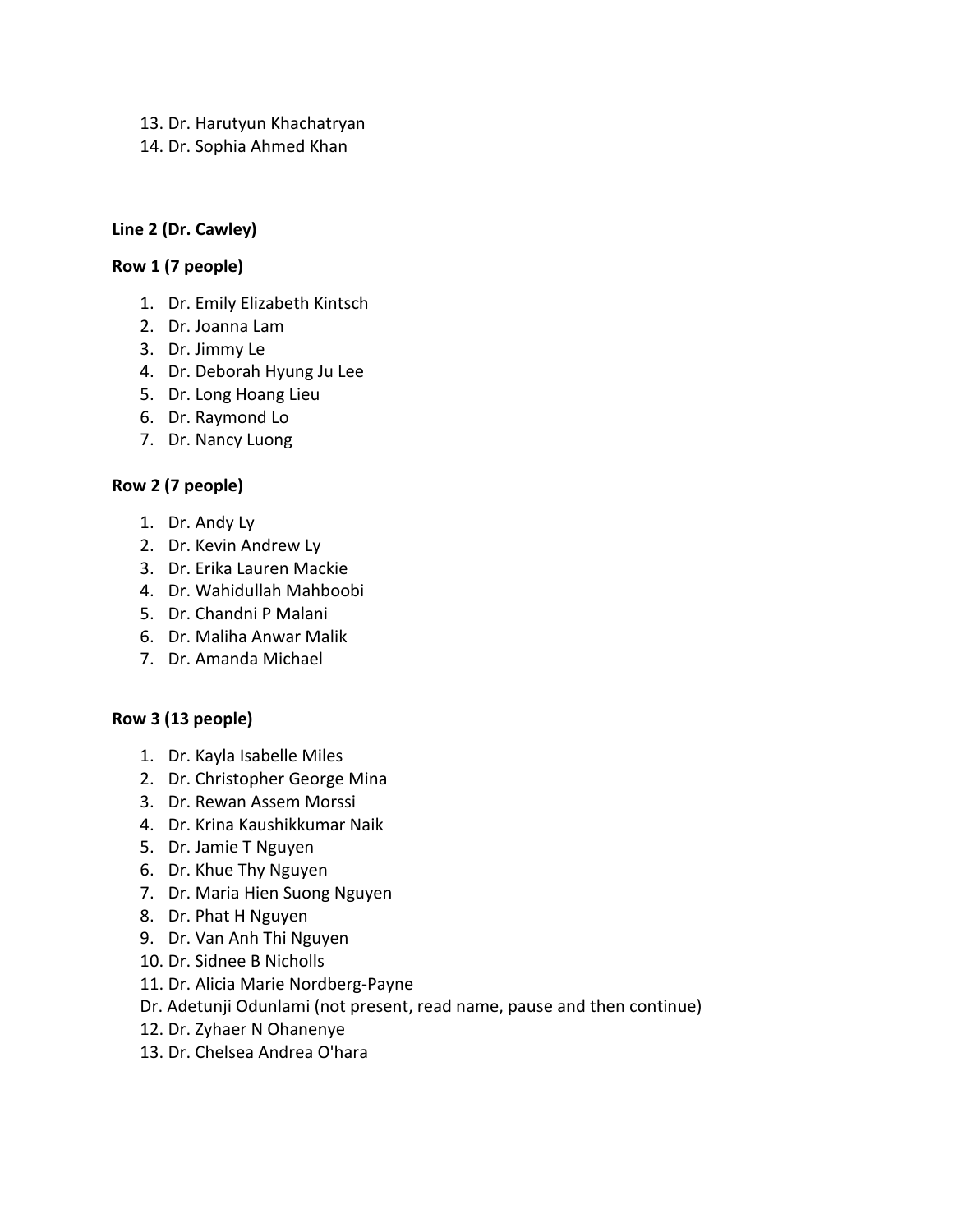### **Row 4 (14 people)**

- 1. Dr. Latifatu Mojisola Ojo
- 2. Dr. Arinze B Onwualu
- 3. Dr. Frank Shane Osterman
- 4. Dr. Varshita Singh Parmar
- Dr. Deep Patel (not present, read name, pause and then continue)
- 5. Dr. Brandon D Pham
- 6. Dr. Steven Quoc Phi Pham
- 7. Dr. Jordan Mackenzie Plummer
- 8. Dr. Alexandra Proektor
- 9. Dr. Rincy Reji
- 10. Dr. Natali Rendon
- 11. Dr. Edwin A Rosado
- 12. Dr. Gregory B. Runowski
- 13. Dr. Samuel M Saitie
- 14. Dr. Kenneth Lee Sanderson

### **Row 5 (14 people)**

- 1. Dr. Sarah Senh
- 2. Dr. Shahreen Sharma
- 3. Dr. Jennifer Alexandra Shif
- 4. Dr. Vahini-Lalita Sundararaman
- 5. Dr. Dia Dean Takiedine
- 6. Dr. Natalie R Tambon
- 7. Dr. Li Ji Tan
- 8. Dr. Kyle W Taylor
- 9. Dr. Nina Isabel Thoguluva
- 10. Dr. Jessica Tran
- 11. Dr. Mary Tran
- 12. Dr. Melinda Tran
- 13. Dr. Antoneta Treshaj
- 14. Dr. Dalena Truong

### **Row 6 (10 people)**

- 1. Dr. Analiz Velazquez Sanchez
- 2. Dr. Nikhila Viswanathan
- 3. Dr. Nhi Y Vo
- 4. Dr. Bharvi Sanjay Vyas
- 5. Dr. Jessica Christine Wendland
- 6. Dr. Corinne Elizabeth Whiteman
- Dr. Jimmy Xu (not present, read name, pause and then continue)